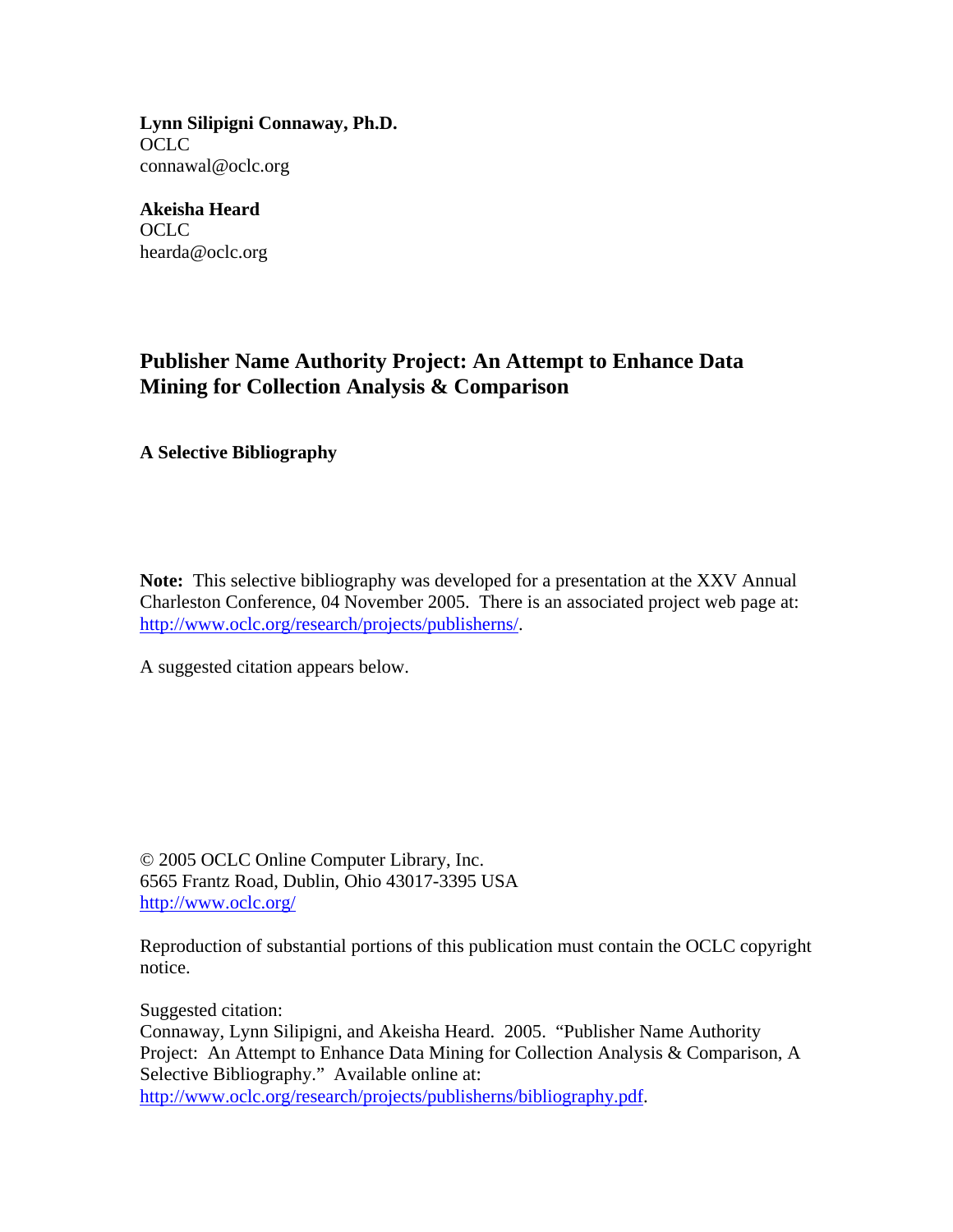Connaway and Heard: Publisher Name Authority Project…A Selective Bibliography.

- American Library Association, the Library of Congress, the Library Association, and the Canadian Library Association. 1967. *Anglo-American cataloging rules: North American text*. Chicago: American Library Association.
- American Library Association. 1941. *A.L.A. cataloging rules: Author and title entries*. Preliminary American 2nd ed. Chicago: American Library Association.
- Ballard, T. 2005. "Typographical errors in library databases." http://faculty.quinnipiac.edu/libraries/tballard/typoscomplete.html (accessed October 21, 2005).
- Boddaert, N. 2004. French official corporate bodies of the Ancient Regime (COPAR) and religious corporate bodies (CORELI): Two operations in creating authority records in order to standardise the entries of bibliographic records in Bibliotheque nationale de France retrospective conversion. *Cataloging & Classification Quarterly* 39 (1/2): 523-531.
- Elias, C. A., and C. J. Fair. 1983. Name authority control in communication system. *Special Libraries* 74: 289-296.
- French, J. C., A. L. Powell, E. Schulman. 1997. Applications of approximate word matching in information retrieval. In *Proceedings of the sixth international conference on information and knowledge management: CIKM '97, Las Vegas, Nevada, November 10-14, 1997,* ed. F. Golshani and K. Makki, 9-15. New York: ACM Press. http://www.cs.virginia.edu/~cyberia/papers/CIKM97.pdf (accessed October 21, 2005).
- French, J. C., A. L. Powell, E. Schulman, and J. L. Pfaltz. 1997. Automating the construction of authority files in digital libraries: A case study. In *Research and advanced technology for digital libraries: First European conference, ECDL '97, Pisa, Italy, September 1-3, 1997: proceedings*, ed. C. Peters and C. Thanos, 55- 71. New York: Springer-Verlag. http://www.cs.virginia.edu/~cyberia/papers/EuDL97.pdf (accessed October 21, 2005).
- French, J. C., A. L. Powell, and E. Schulman. 2000. Using clustering strategies for creating authority files. *Journal of the American Society for Information Science*  51 (8): 774-86.
- Hu, L., O. Tam, and P. Lo. 2004. Chinese name authority control in Asia: An overview. *Cataloging & Classification Quarterly* 39 (1/2): 465-488.
- Intner, S. S. 1989. Quality in bibliographic databases: An analysis of membercontributed cataloging in OCLC and RLIN. *Advances in library administration and organization* 8: 1-24